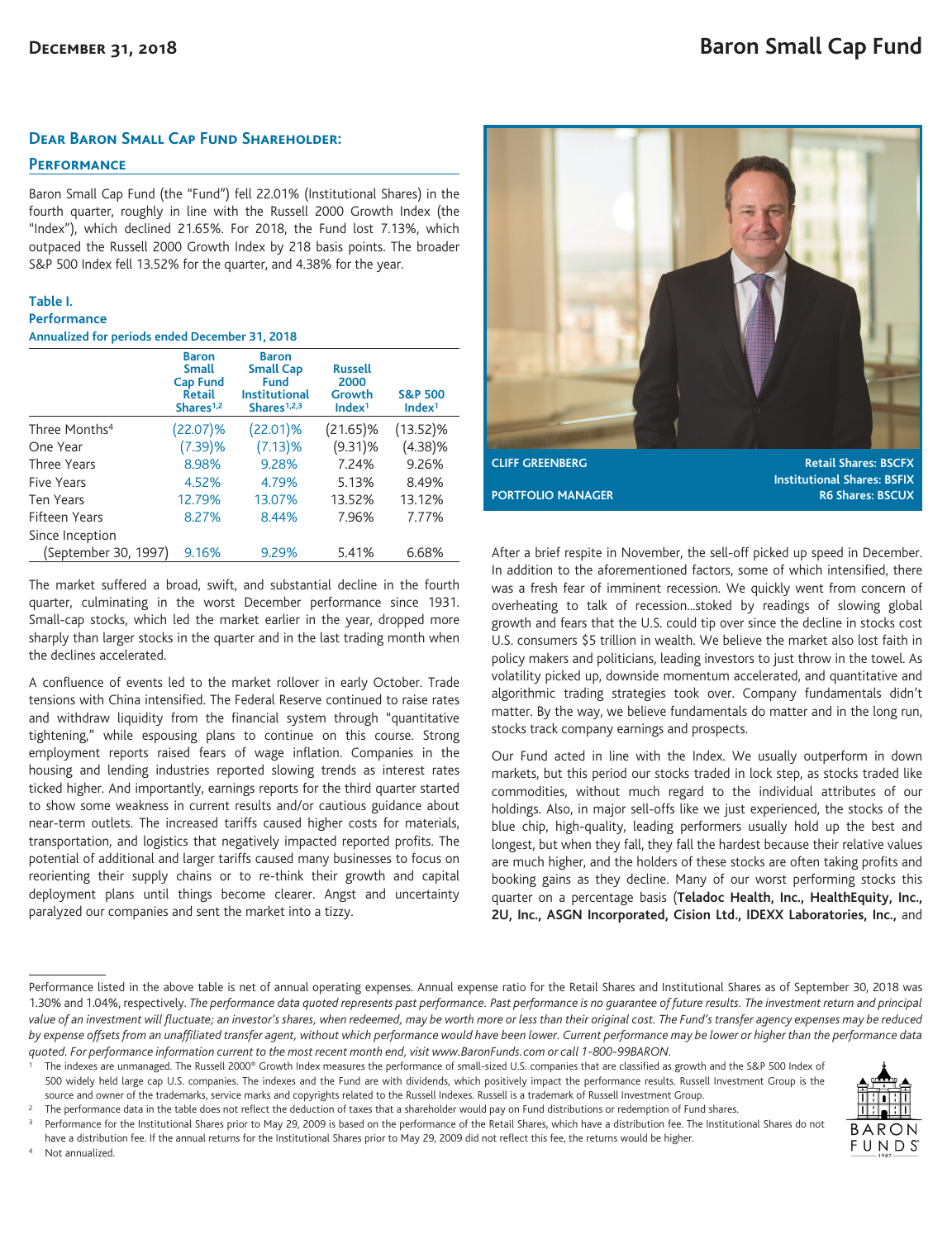**Ollie's Bargain Outlet Holdings, Inc.**) didn't have any issues with their results and outlooks, yet suffered significant losses since they were some our biggest winners earlier in the year.

## **Table II.**

#### **Top contributors to performance for the quarter ended December 31, 2018**

|                        | Percent<br>Impact |
|------------------------|-------------------|
| Guardant Health, Inc.  | 0.11%             |
| Americold Realty Trust | 0.01              |
| Planet Fitness, Inc.   | 0.01              |

There were a few stocks that didn't decline in the quarter during the broad market sell-off. The stocks that held up best were those of companies with stable business models and whose equities have performed well over the long term, as these are stocks that investors get less nervous about in times of stress. This includes many of our larger and longest held positionings, such as **SBA Communications**, **Bright Horizons**, **Waste Connections**, **Mettler-Toledo**, and **TransDigm Group, Inc.** All of these stocks outperformed the Index this quarter.

Our best performing stock this quarter was **Guardant Health, Inc.**, a new position for the Fund that we bought as part of its IPO in October. Guardant offers liquid biopsy tests for advanced-stage cancer and is developing liquid biopsies for detecting the recurrence of existing cancers in cancer survivors and early detection of cancer in high risk individuals. Liquid biopsies are better than standard tissue biopsies because they are less invasive, do not require access to the tumor samples, enabling repeat sampling, have faster turnaround times, and support real time monitoring of progression. Guardant has unique technology and patent protection, and is the industry leader with demonstrated clinical utility, regulatory approval, and commercial adoption. We believe the company has the potential to revolutionize cancer care, and we think that its revenues can grow over fivefold in the next five years.

Shares of **Americold Realty Trust**, the largest owner/operator of temperature-controlled warehouses, contributed positively to performance. Americold reported a solid third quarter, with NOI growth of 9%. The fundamental backdrop remains positive, with steady demand and limited supply because of high barriers to entry. The company has an expanding pipeline of new development opportunities. They are on track to open a new high-tech facility in Chicago that is being built on spec in the first quarter of 2019, and recently announced it won a large contract to build three large custom facilities for an Australian retailer. We think that accretive acquisitions will be another lever of growth, though we expect transactions to be episodic. We believe that the stock is undervalued, not reflecting its high-quality franchise and solid growth prospects, and that its trading multiple (cap rate in REITs) will increase over time.

**Planet Fitness, Inc.**, the franchisor and operator of low-cost Planet Fitness gyms, helped performance in the quarter after the company reported a broad-based beat to third quarter expectations and increased full-year guidance. System wide same-store sales increased 9.7% and are up doubledigits for the year. Total gyms in operation are up 15% and membership is up 26%. The company also announced that it executed a \$300 million share repurchase program on an accelerated basis, which we favor since we think this business should have a more appropriately leveraged balance sheet. We admire the company's positioning, as the industry behemoth benefiting from its scale, alongside its approach of offering high-end gyms at rock bottom monthly membership prices. The asset-light franchise business model drives high margins, great returns, and strong free cash flows. We think the company can continue to grow EBITDA at mid double-digit rates for the foreseeable future as it expands its chain from the 1,600 gyms now operating towards their goal over of 4,000 in the U.S.

#### **Table III.**

**Top detractors from performance for the quarter ended December 31, 2018**

|                                    | Percent<br><b>Impact</b> |
|------------------------------------|--------------------------|
| GTT Communications, Inc.           | $-1.11%$                 |
| Teladoc Health, Inc.               | $-1.10$                  |
| Gartner, Inc.                      | $-0.99$                  |
| ASGN Incorporated                  | $-0.86$                  |
| John Bean Technologies Corporation | $-0.82$                  |

Most of the biggest decliners in the fourth quarter were among the top performing stocks in the Fund for the first nine months of the year. Two-thirds of our stocks that declined more than the Russell 2000 Growth Index this quarter had outperformed the Index year-to-date coming into the quarter, including many of our best stocks, which had appreciated anywhere from 40% to 230% for the first nine months. These were mostly highgrowth stocks that trade at higher multiples, and sold off the hardest...including **The Trade Desk**, **Teladoc Health, Inc.**, **Wix.com Ltd.**, HealthEquity, Inc., **Yext, Inc.**, **Aspen Technology, Inc.**, **WEX Inc.**, Ollie's Bargain Outlet Holdings, Inc., and **BJ's Restaurants, Inc.** Nothing changed with the fundamentals of any of these companies in the quarter. All have been reporting strong business trends for the year, which had driven strong stock performance coming into the quarter.

Usually the worst performers in any period are companies that stub their toes or are hurt by changes in business conditions. We had some of those this quarter, but they were not the real issue.

Shares of **GTT Communications, Inc.**, a telecommunication service provider to global enterprise customers, was down in the quarter. GTT made a large acquisition of European telco company Interoute, which we think will be accretive and strategic long term, but is blurring the near-term picture. GTT increased its leverage to do the deal, and leverage was a negative market factor in the quarter. GTT is walking away from some acquired unprofitable contracts and is rebuilding its international sales force, which is pressuring organic growth, while expected cost savings are still to come. We like the deal and support its financing, since we consider the balance sheet sound and the company avoided issuing more equity, which is dilutive. We think the company is well positioned to gain significant share in its niche because of superior product offerings and service. We believe the company will post good organic growth, continue to do accretive acquisitions, and has the opportunity to become a major global player. Its stock can rise multiple fold.

**Teladoc Health, Inc.**, the leading provider of telehealth, fell in the quarter along with other high-growth market leaders. The sell-off also reflected news of the resignation of the CFO/COO for violating internal corporate policies. A capable new executive has been installed in the role and guidance was reiterated, so we don't think the company will miss a beat. In the third quarter, business was very strong-membership grew 18% and utilization of services as measured by visits was up 44%. Teladoc has substantial momentum in establishing itself as the dominant provider in the rapidly evolving and expanding telehealth industry. They are rolling out a new point of sale retail service with CVS and government health care programs are soon to adopt the service in droves. We like the company's strategic vision and admire how they have expanded their offerings and reach over the years.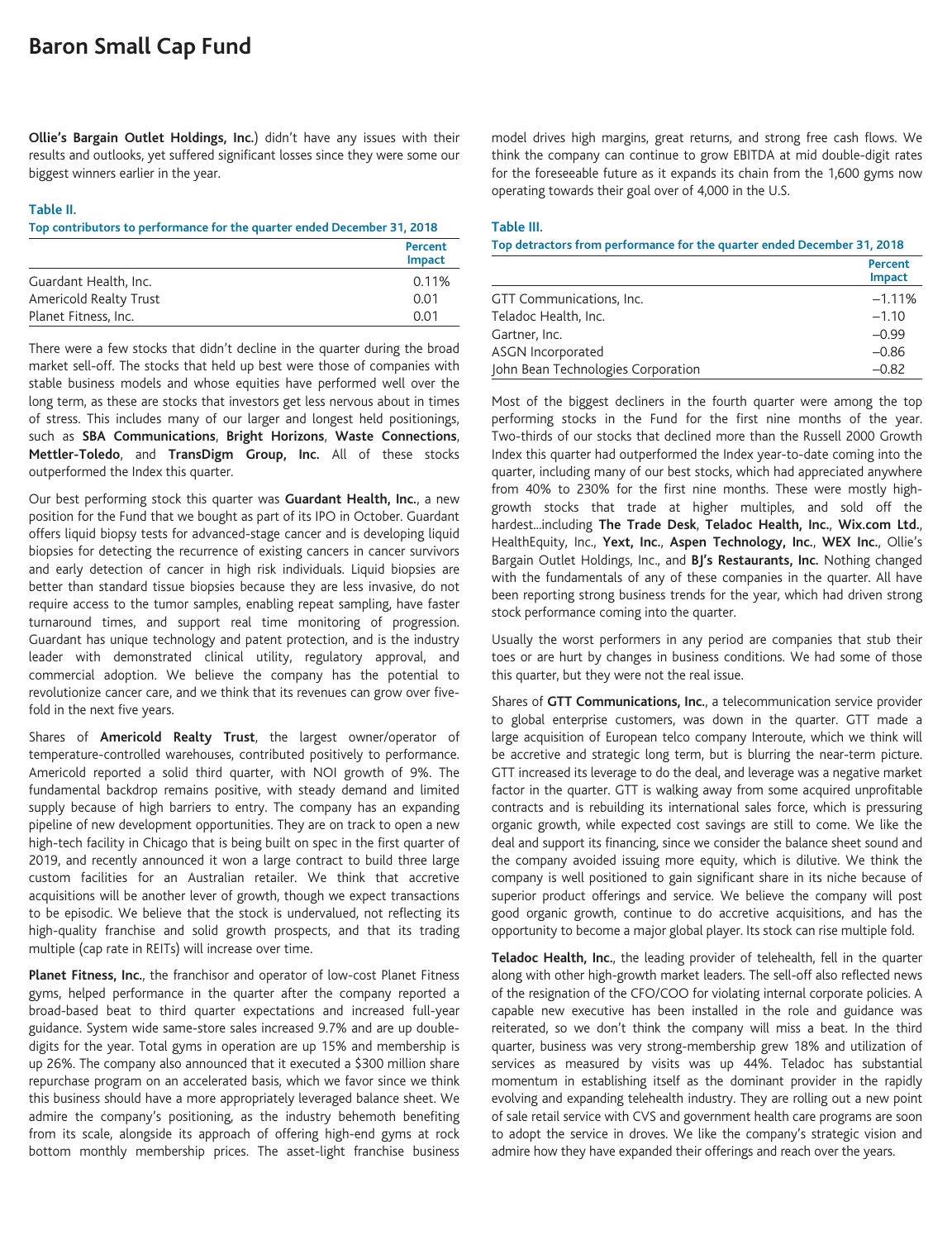Shares of **Gartner, Inc.**, the provider of syndicated research on technology and business functions, declined in the quarter in conjunction with other tech stocks. The integration of CEB is proceeding well, and management is expanding its sales resources to ramp sales of its revamped offerings. Though not yet evident in the numbers, we sense that CEB is on the verge of a big uptick in its growth rate over the medium term. Gartner's traditional IT research business remains robust, as contract value grew 14% in the latest quarter. Leverage has now been reduced to its target range and the company has begun to repurchase its shares with its free cash flow. We expect repurchase activity to increase significantly. We see growth in free cash flow/share accelerating and believe the stock now trades at a modest multiple by our estimates, yielding significant upside from growth and multiple expansion.

**ASGN Incorporated**, a large U.S. staffing firm serving the IT, design, and government service sectors, declined in the quarter along with others in the sector on fear of a potential slowdown in the economy. ASGN has had a terrific year. Organic growth has been double-digits and accelerated through the year, benefiting from the tight labor market and increased utilization of temporary staffing that took share from offshoring and consulting. Execution has been solid, with the company continuing to grow much faster than its industry peers. Management has improved the trends in one of its lower performing units and seamlessly integrated the acquisition of ECS, which launched the company's entrance into a new vertical. We expect business trends to remain positive, though the government shutdown might delay some federal contracts. The stock traded down to an unjustifiably low multiple, in our opinion, of adjusted earnings and EBITDA, which we believe does not properly reflect the value of the franchise and the prowess of management.

**John Bean Technologies Corporation**, a leading global technology solutions provider to the food processing and air transportation industries, detracted during the quarter. The company reported disappointing results due to a sales shortfall in the food business as customers postponed orders due to macro-related uncertainty. In addition, the stock sold off with most Industrials late in the quarter. We continue to hold the stock as we retain conviction in John Bean's ability to grow, improve margins, and consolidate the fragmented food processing equipment industry.

## **PORTFOLIO STRUCTURE**

As of December 31, 2018, the Fund had \$3.5 billion under management. The top 10 positions accounted for 32.1% of the Fund. We owned 68 stocks at the end of the quarter.

#### **Table IV.**

#### **Top 10 holdings as of December 31, 2018**

|                                        | Year<br><b>Acquired</b> | <b>Ouarter End</b><br><b>Investment</b><br>Value<br>(millions) | Percent<br>of Net<br><b>Assets</b> |
|----------------------------------------|-------------------------|----------------------------------------------------------------|------------------------------------|
| Gartner, Inc.                          | 2007                    | \$166.2                                                        | 4.8%                               |
| Guidewire Software, Inc.               | 2012                    | 140.4                                                          | 4.1                                |
| Waste Connections, Inc.                | 2016                    | 120.7                                                          | 3.5                                |
| TransDigm Group, Inc.                  | 2006                    | 110.5                                                          | 3.2                                |
| IDEXX Laboratories, Inc.               | 2008                    | 102.3                                                          | 3.0                                |
| ICON plc                               | 2013                    | 96.9                                                           | 2.8                                |
| SBA Communications Corp.               | 2004                    | 93.1                                                           | 2.7                                |
| Bright Horizons Family Solutions, Inc. | 2013                    | 91.9                                                           | 7.7                                |
| Ultimate Software Group, Inc.          | 2008                    | 91.8                                                           | 2.7                                |
| ASGN Incorporated                      | 2012                    | 89.9                                                           | 2.6                                |

The makeup of the Fund doesn't change much from period to period, as we are long-term investors and our turnover is modest. As before, the Fund is heavily invested in the IT sector, which is where we find the most compelling opportunities. This makes up about 32% of our Fund at year end. We are overweight this sector versus the Index because of our excitement for the growth prospects of our holdings. Industrials are our second highest weighting, at about 18% of the Fund, and we are overweight versus the Index as well. We have about 15% of our assets invested in Consumer Discretionary and 18% in Health Care stocks. We are well underweight the Index in Health Care, primarily because we have just a modest exposure to biotechnology/pharmaceuticals stocks, and are a little higher in Consumer Discretionary. We don't own any Energy or Consumer Staples stocks, and have only minimal exposure to Financials, as we find fewer differentiated businesses and secular growers in those sectors.

Most of our IT investments are application software companies that provide the operating software that serves as the backbone of so many businesses' operations. These are companies that have commanding stature in their niche segments, and whose position we believe is only getting stronger. These are mostly companies that sell their services on a subscription basis with renewal rates (on a dollar basis) of 100% or more and are adding additional products and services to expand their opportunity. We favor these business models as they generate consistent and highly visible results, expand margins and free cash flows with scale, and generally require modest capital so generate high returns.

The Industrials we own are not typical. Our holdings are not very cyclical. We own businesses that are leaders in their segments, benefiting from their market position and business opportunities that are not reliant on external macro factors. Our big holdings are in sub-industries with secular tailwinds such as aerospace & defense (**TransDigm Group, Inc.** and **Mercury Systems, Inc.**), industrial machinery (**RBC Bearings Incorporated**), environmental & facilities services (**Waste Connections, Inc.**), and human resource & employment services (**ASGN Incorporated**). Our smaller investments are in what we consider special companies in niches where there is good secular growth and often international opportunities.

Last quarter we laid out the financial characteristics of our holdings. Unfortunately, our holdings are about 25% lower now and cheaper on a multiple basis, since we think the vast majority of our holdings are still on pace to meet the estimates, we based our calculations on last quarter. For all our holdings, our research group does our own fundamental projections for near-term and long-term earnings (or EBITDA, free cash flow...whatever the appropriate metric). We value each company based on what we think are reasonable and conservative multiples for the applicable metric that is most appropriate for each stock. From year end levels, we presently project over 40% upside to those target stock prices based on calendar year 2020 estimates. Of course, stocks never perform exactly as we underwrite them, but the upside points to the relative attractiveness of our portfolio and is wider than normal.

## **RECENT ACTIVITY**

#### **Table V.**

## **Top net purchases for the quarter ended December 31, 2018**

|                                   | Year<br><b>Acquired</b> | <b>Ouarter End</b><br><b>Market Cap</b><br>(billions) | <b>Amount</b><br><b>Purchased</b><br>(millions) |
|-----------------------------------|-------------------------|-------------------------------------------------------|-------------------------------------------------|
| Dechra Pharmaceuticals PLC        | 2018                    | \$2.7                                                 | \$24.9                                          |
| Ingevity Corporation              | 2018                    | 3.5                                                   | 21.2                                            |
| Guardant Health, Inc.             | 2018                    | 3.2                                                   | 10.3                                            |
| Cantel Medical Corp.              | 2014                    | 3.1                                                   | 7.7                                             |
| Installed Building Products, Inc. | 2017                    | 11                                                    | 5.3                                             |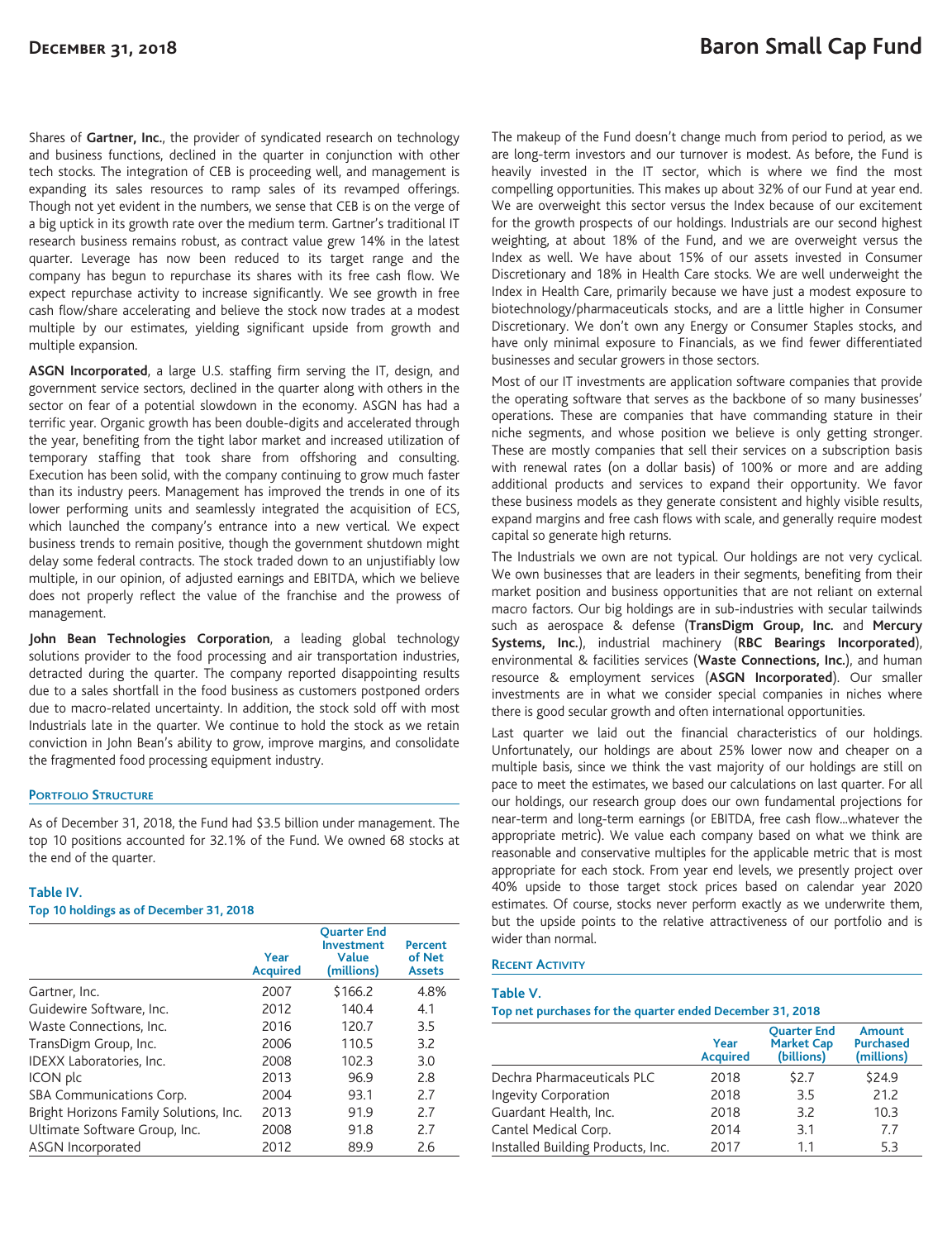# **Baron Small Cap Fund**

During the quarter we bought two new positions and increased our holdings in nine existing stocks.

**Dechra Pharmaceuticals PLC** is a U.K.-based \$2.7 billion market cap company that develops, manufactures, and sells specialty veterinary pharmaceuticals. The company is the 10<sup>th</sup> largest animal veterinary company in the world with approximately \$400 million in fiscal year 2018 sales. Its largest markets are in the U.K. and U.S.; it has a direct sales and marketing presence in 24 countries, with distributor partnerships in 50 other countries.

We are bullish on the \$31 billion animal health market, which is experiencing positive secular trends, with a 5%-to-6% CAGR driven by humanization of pet health care and the increasing demand for animal protein. We believe that Dechra, with an approximate 2% share, is well positioned to continue to outperform through its focus on niche end markets that are underserved by large pharma. It focuses on animal endocrinology, dermatology, ophthalmology, analgesics, and equine. Roughly 90% of Dechra sales are generated from their key strategic therapy areas.

We think Dechra can sustain top-line organic growth of around 10%, supplemented by a healthy dose of acquisitions. Dechra had completed over a dozen deals since 2010, which have served to expand its geographic footprint and product lines. Recent significant transactions include the transformative 2016 \$200 million acquisition of Putney, a leading developer of companion animal drugs, which brought Dechra into the U.S. and the early 2018 \$422 million acquisition AST/LeVet, which strengthened Dechra's European portfolio and brings significant sales synergies.

Dechra has multiple areas for growth. While about 65% of its sales are related to the higher value, non-commoditized companion animal market, it is still under-indexed in Farm Animal Products (FAP), which represents 60% of the global animal pharmaceutical market. It is also less geographically diverse than its global competitors. The company has been pursuing a successful land and expand strategy, entering attractive new geographic markets such as Mexico and Brazil. Lastly, there is Dechra's pipeline comprised of 75+ products estimated to be worth \$140 million risk adjusted at peak sales. We expect most of these to launch over the next five years, helping to support our outlook for low double-digit top-line growth for the next several years. Further, the animal health market is undergoing consolidation, and while not part of our immediate investment thesis, we believe Dechra would be an attractive acquisition target for a larger animal pharmaceutical company, particularly given its heavier mix of higher value companion animal drugs.

## **Table VI.**

## **Top net sales for the quarter ended December 31, 2018**

|                        | Year<br><b>Acquired</b> | <b>Market</b><br>Cap<br>When<br><b>Acquired</b><br>(billions) | <b>Ouarter End</b><br><b>Market Cap or</b><br><b>Market Cap</b><br><b>When Sold</b><br>(billions) | Amount<br>Sold<br>(millions) |
|------------------------|-------------------------|---------------------------------------------------------------|---------------------------------------------------------------------------------------------------|------------------------------|
| LiveRamp Holdings,     |                         |                                                               |                                                                                                   |                              |
| Inc.                   | 2013                    | \$1.6                                                         | \$2.6                                                                                             | \$33.0                       |
| FleetCor Technologies, |                         |                                                               |                                                                                                   |                              |
| Inc.                   | 2010                    | 1.8                                                           | 24.1                                                                                              | 30.3                         |
| Bright Horizons Family |                         |                                                               |                                                                                                   |                              |
| Solutions, Inc.        | 2013                    | 1.8                                                           | 6.5                                                                                               | 20.4                         |
| Teladoc Health, Inc.   | 2017                    | 1.8                                                           | 3.5                                                                                               | 16.1                         |
| Liberty Expedia        |                         |                                                               |                                                                                                   |                              |
| Holdings, Inc.         | 2016                    | 2.4                                                           | 2.3                                                                                               | 14.1                         |

During the quarter, we exited our positions in **FleetCor Technologies, Inc.**, **Liberty Expedia Holdings, Inc.**, and **REV Group, Inc.** The first two were good stocks for the Fund that we sold at full valuations. The latter has a business that was severely hurt by tariffs, and we were concerned that the business could remain under pressure for some time, so sold at a loss.

We reduced our **LiveRamp Holdings, Inc.** position by a third by participating in the company's dutch auction and were able to properly resize our position and get a good price in the sale. We trimmed a bunch of other existing holdings, mostly stocks that held up in the quarter (**Bright Horizon Family Solutions, Inc.** and Mettler-Toldeo International, Inc.) or stocks that had risen a lot earlier in the year (**Teladoc Health, Inc.**, Wingstop Inc., and The Trade Desk).

#### **OUTLOOK**

It was very painful to have our success for the year all be reversed in the fourth quarter. Markets are fickle and sometimes unkind. Whenever stocks plunge, we do our best to remain calm and analytical, and we consider if the decline in stocks is a harbinger of deterioration in fundamentals or just an emotional sell-off. In this case, we side on the latter.

It is our view that the market environment is actually pretty favorable as of now. We believe business is pretty good and that recession is not nearby. We think stocks are cheap and that the market leaders coming into the downturn will likely resume leadership on the flip side. This is premised on our belief that cooler heads will prevail, that irrational political behavior will not upset economic conditions, and fundamentals will again reassert themselves as the guiding factor for stock valuation.

The positives are:

- Interest rates have fallen significantly, down over 50 basis points on the 10-year bond.
- The Federal Reserve has changed its stance and now professes "patience" and "flexibility." U.S. balance sheet normalization is no longer on autopilot, and all "appropriate tools" would be used in case of crisis.
- Stocks are much cheaper. The market is trading at about 15 times projected earnings. We believe our holdings are now inexpensive on our near-term projections and offer great upside as we look out even further.
- The economy is doing just fine, as evidenced by the latest jobs report, which was a gangbuster. Though we do expect lower growth in GDP and corporate earnings in 2019 versus last year, we still think growth will be respectable.
- The U.S. dollar is lower, which is good for earnings translations.
- Market sentiment is awful, which is good for stocks.
- China and the U.S. are presently at an impasse with respect to the trade war, but there is hope that the dispute with China gets settled over the near term.

## Offsetting these positives, are:

- Trade issues with China are not settled, and if additional tariffs are to be enforced or tensions escalate, we would expect a major negative shift in sentiment and a significant negative impact to growth.
- U.S. corporate debt levels are higher, and liquidity is lower, which could lead to higher borrowing costs and some refinancing risk. Corporate credit spreads widened late in the year.